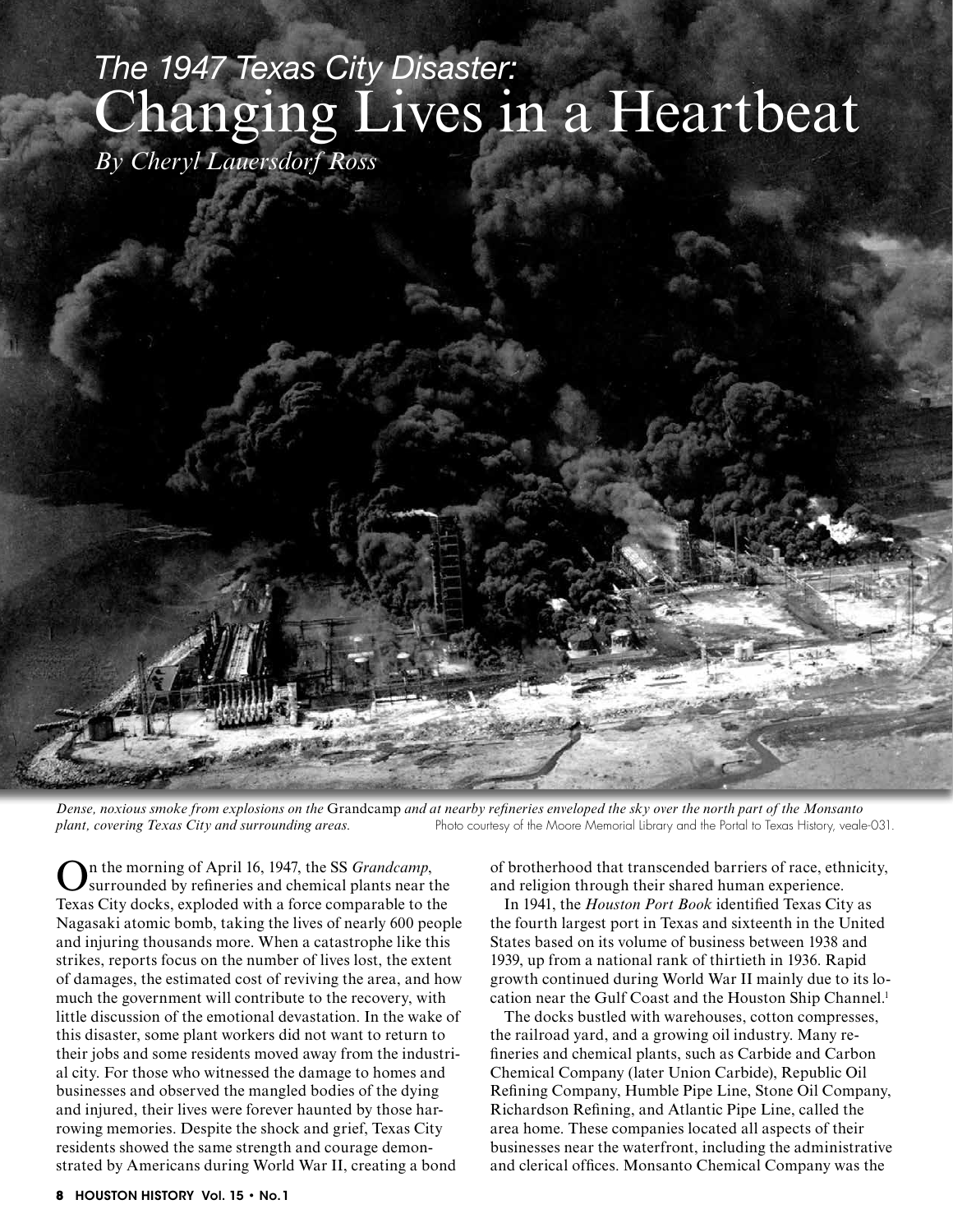largest, employing over 600 men and women. The city also had the world's largest and only U.S. tin smelter, which the government had built for the war effort. Other war needs, such as high octane aviation gasoline, spurred the city's population growth from 5,000 to 18,000 residents.2

Following the war, the city continued its fast-paced growth. By 1947, most Texas City veterans had returned home and back to work, and people from other parts of the country came for the booming industry opportunities. The sudden population increase created overcrowded classrooms, requiring the district to divide the students into two shifts for a quick-fix. Grades first through sixth attended classes during the morning shift, and grades seventh and up went to school in the afternoon.<sup>3</sup>

On the morning of April 16, 1947, Texas City longshoremen on the docks of Pier 0 loaded the last of the ammonium nitrate fertilizer bound for the "war-starved farms of France" aboard the SS *Grandcamp*. Other cargo included tobacco, cotton, twine, and a few cases of ammunition. Someone noticed smoke coming from the lower part of Hold 4 where 100-pound sacks of fertilizer were stored. The two fire extinguishers on hand were insufficient to suppress the smoke, and Captain Charles de Guillebon did not want the rest of the cargo destroyed by using water. He ordered the smoke and flames extinguished by "having the hatches battened and covered with tarpaulins, the ventilators closed, and the steam system turned on." Witnesses described the smoke as unusual in color, "'a pretty, gold yellow color' [that] attracted many onlookers." Galveston's radio station KGBC warned citizens to stay clear of the fire, but this only raised the curiosity of individuals and families who headed for the docks to witness the "salmon, orange, and purple" colored smoke.4



*Fire captains and crewmen urgently struggle to suppress the smoke and fire building inside the* Grandcamp*.*  Photo courtesy of the Moore Memorial Library and the Portal to Texas History, ntbkb-019.

Flares and fires at the docks and refineries occurred frequently, and no one considered them a serious safety concern. At that time, bags of ammonium nitrate fertilizer did not display any "highly flammable" warning labels. Even though ammonium nitrate was used to make explosives during the war, tests concluded the chemical was safe from explosion while being transported. The only concerns were for the small amount of ammunition on board and the nitric acid fumes from the burning fertilizer.5

Families gathered at the docks with their young children to see the fire and smoke. Students assigned to the school's afternoon shift also watched the action. The crowd at the dock stood "two and three deep with sandwiches and soft drinks" in hand, enjoying all the excitement. The number of onlookers grew to about 300.<sup>6</sup>

At approximately 8:30 a.m., the SS *Grandcamp* sounded an alarm. The Texas City Volunteer Fire Department (TCVFD) of twenty-six men and four trucks arrived on the scene, "followed by the Republic Oil Refining Company's fire-fighting team." A twenty-one-year-old Army veteran, Clifford C. Reed Sr., working for Republic Oil and on the company's fire team, happened to be at the back of the refinery, causing him to miss the second and final run to help the *Grandcamp*. 7



*The cloud of smoke in this photograph, taken from a Galveston rooftop, explains why many descriptions compared the* Grandcamp *explosion to that of an atomic bomb.* 

Photo courtesy of the Moore Memorial Library and the Portal to Texas History, ntbkb-044.

At 9:12 a.m., an explosion, heard 150 miles away, ripped through the air forming a mushroom-shaped cloud of toxic smoke that shot 2,000 feet high, carrying chunks of metal and shards of the fractured *Grandcamp*. The Monsanto Chemical Company complex, reduced to chunks of brick, concrete, and twisted steel beams, "was subjected to an impact equal to 250 five-ton blockbusters [bombs] exploding simultaneously." Warehouse 0 simply disappeared. The *Grandcamp*'s 1.5-ton anchor was thrown two miles away, where it plunged ten feet deep into the ground.<sup>8</sup>

The explosion's force generated a "fifteen foot high tidal wave [that] crashed onto the dock, covering the [men, women, and children]." Some died instantly, while others were pulled into the water and drowned. Many of their bodies were never recovered. The power of the tidal wave lifted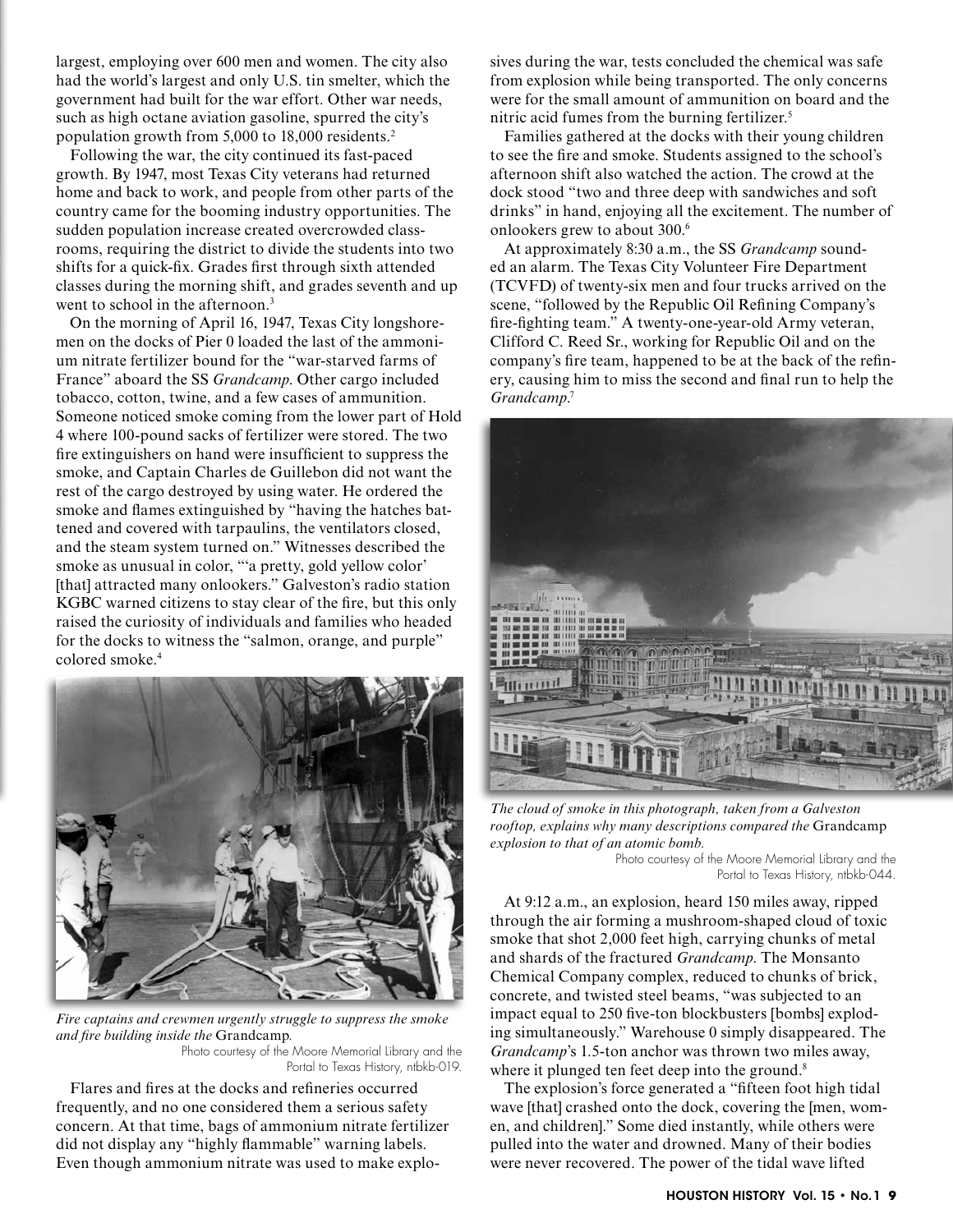

*The force of the* Grandcamp *explosion created a fifteen-foot tidal wave, pushing the* Longhorn II *ashore.*  Photo courtesy of the Moore Memorial Library and the Portal to Texas History, ntbkb-unnumbered.

the *Longhorn II*, a 150-foot-long, thirty-ton steel barge, and pushed it on shore.<sup>9</sup>

The force obliterated the 10,419-ton *Grandcamp*, killing Captain de Guillebon, and thirty-two of the forty-two-man crew. Texas City's new fire truck had made its first and final run; the city's volunteer fire chief and his crew of twenty-six men were all killed. The only survivor of the TCVFD, Fred Dowdy, happened to be out of town.<sup>10</sup>

Fragments of the ship hit nearby chemical and refinery tanks and pipes causing numerous explosions and rivers of fire. Six oil tanks ruptured and caught fire at Stone Oil Refinery, and a gasoline tank at Richardson Refining went up in a huge fireball. The explosion destroyed the nearby S. W. Sugar and Molasses Company causing its three storage tanks to collapse and release thousands of barrels



*The force of the blast destroyed residential areas, leaving scattered debris where homes once stood.*  Photo courtesy of the Moore Memorial Library and the

Portal to Texas History, ntbk-088.

of molasses to the ground that then mixed with the "oil, gasoline, benzoyl, propane, and ethyl benzene [that] shot out of ruptured pipes and collapsed storage tanks" from the refineries. Some of the chemicals and molasses that caught fire spread with the rushing waters of the tidal wave and "scalded those who survived the blast and … cremated those who had fallen" in its path.<sup>11</sup>

Several thousand people in Galveston, thinking either the communists had detonated an atomic bomb or an earthquake had occurred, fled from large, swaying buildings only to return for shelter from the flying debris and oil raining down on them. The seismograph at Regis College in Denver, Colorado, falsely registered the *Grandcamp* explosion as an earthquake. Buildings shook and windows shattered as far away as Baytown, twenty-five miles north of Texas City.12 Few windows in Texas City remained intact.

Hal Boyle, a noted war correspondent, stated that the disaster "looked like Nagasaki after the atomic bomb struck." Men, women, and children, bloody and blackened by oil, were seen stumbling and crawling towards safety and help. The blast shredded most of their clothing, leaving some naked and shoeless. Frances Alexander left the laundromat and ran toward the explosion; she knew her twelve-year-old little brother had gone to watch the fire. She barely recognized the boy with the misshapen face, a broken arm, and an eyeball out of its socket. When she began crying, he told her, "'Sister, don't cry; I'll be alright. Go see about mother and the others.'"13

While many people were in shock, others like Clifford C. Reed Sr., the only survivor of the Republic Oil Refinery's firefighting team, instinctively went into action rendering aid to the fallen. He vividly recalls the moments following the explosions: "I was the only one that survived out of the fire department. It just wasn't my day [to die], I guess. Then, I went up to the [administration]



*Clifford C. Reed Sr., shown here in 2015, was the only survivor of the 1947 Republic Oil Refinery Fire Team that responded to the fire on the SS* Grandcamp*.*  Photo courtesy of Clifford C. Reed Sr.

offices to try to help some people up there. All the windows were blown out, and they were all cut up, and people bleeding all over the place." When he got them to the street he found another horror. "People walking across the streets with no clothes on – they were just blown off. Everything. Everything was just blown away. Big pieces of metal were falling down – as big as a truck or car.  $\ldots$  I was trying to help one guy on the street [get to a first aid station] — he was all messed up, all cut up."14

Able-bodied employees from other refineries were among the first of about 500 workers at the waterfront, including Galveston's district office of the Army Corps of Engineers, which brought "trucks and heavy moving equipment. Workers plunged into the still-burning wreckage, first seeking the injured and leaving the dead for the time being." With fear of another explosion looming, rescue workers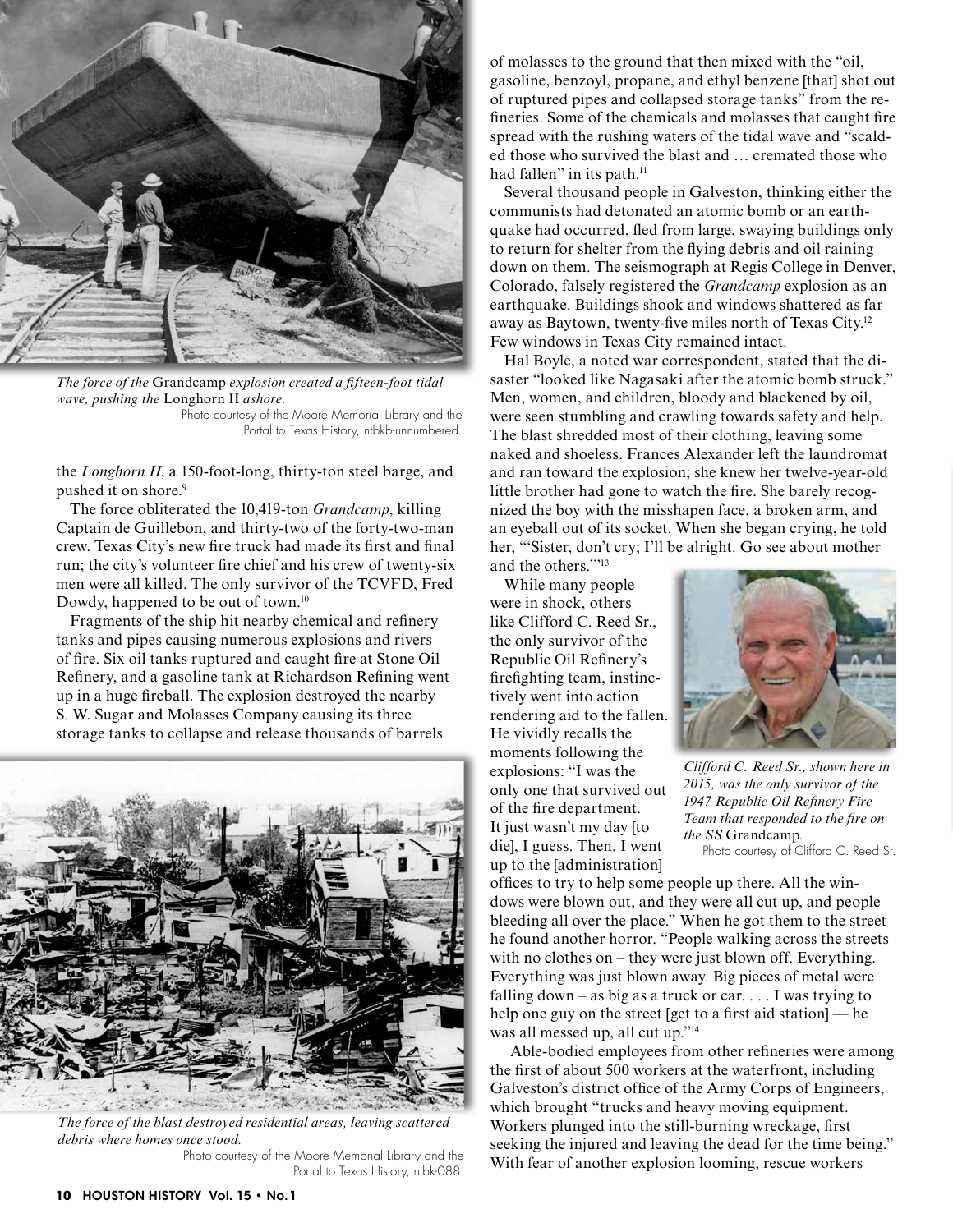faced the challenge of noxious fumes, visually impairing smoke, and intense heat from flaming tanks. Trudging through knee-high oily water, they searched for victims amidst the wreckage of automobiles and homes, chunks of concrete, and smoldering, twisted steel from refinery structures, and fragments of the *Grandcamp*. 15

Flatbed trucks, automobiles, buses, and anything else with wheels transported the hundreds of dead and wounded. "They just piled [the dead] up on the trucks and took 'em over [to Galveston]. . . Hard to describe. There was just so damn many," Reed recalled. The look of disbelief showed on his face as he brought to mind the horrific day.16

Texas City had three clinics and ten doctors who were overwhelmed within minutes of the blast. A nurse recalls, "All of a sudden, the casualties poured in on us, by foot, automobiles, trucks, ambulances, commandeered school buses. There were thousands of them, cut and bleeding." With so many injured, responders used Texas City's auditorium and the high school gymnasium as first-aid centers. The next day, the gym became a morgue where survivors entered in groups of twenty to search for their missing loved ones.<sup>17</sup>



*The Red Cross volunteers provided over two thousand cots, ten thousand blankets, medicine, food, water, and comfort to all in need.*  Photo courtesy of the Moore Memorial Library and the Portal to Texas History, ntbkg-014.

Galveston quickly prepared its three hospitals, its doctors and nurses, the staff and medical students from the John Sealy teaching hospital, and fifty high school boys volunteering to carry stretchers. Volunteers formed a convoy of ambulances, buses, fire trucks, taxis, construction equipment, private cars, and fifty military vehicles from Fort Crockett. Within an hour of the explosion, Galveston had two Army first-aid teams arriving at Texas City in synergy with "an estimated 1,250 doctors, nurses, and first-aid workers from military services, the Red Cross, or private practice, working at the scene or in Galveston's hospitals." The Red Cross sent medicine, clean water, "about 10,000 blankets, and 2,600 cots." The U.S. Coast Guard joined the rescue efforts, and "a U.S. Navy hospital ship was dispatched to the area." By



*Alongside a grain elevator, rescue and recovery crews search through a pile of metal girders, a collapsed roof, overturned and crushed cars, and other debris measuring nearly ten-feet high.*

Photo courtesy of the Moore Memorial Library and the Portal to Texas History, ntbkb-056.

noontime, broadcasts from local and national radio stations brought volunteers from Houston and nearby towns and aid from most of the nation.18

Unbelievably, what survived the initial explosion was rocked again at 1:10 a.m. on April 17 when the SS *High Flyer*, loaded with ammonium nitrate ignited by flying debris from the *Grandcamp*, also exploded.<sup>19</sup> This triggered another set of small explosions, fires, and further devastation from burning metal fragments propelled through the night sky like missiles, causing more injuries and devastation that slowed rescue efforts. Teams worked around the clock with hopes that some might be found alive. Twenty-six days after the explosion, they recovered the last body.<sup>20</sup>

Local Boy Scouts were among the bravest heroes as they answered the call to duty, never wavering despite the dreadful images. Scout Charles Rice, a student from Galveston's Ball High School, worked at the hospitals "setting up beds in hallways and carrying victims in from flatbed trucks and other vehicles." Sixteen-year-old Joseph Dearinger Jr. helped tag the dead bodies. He later served his country as a Marine overseas in the Korean War. Nunzio Marabella, age fourteen, joined other scouts in the back of an army truck going to the disaster site. He spent part of the day trying to deliver telegrams and was then sent to the gymnasium. He will never forget the experience when he entered the makeshift morgue, "There were dead bodies lying all over the [gymnasium] floor. I was assigned to a room . . . [where they placed] body parts that couldn't be identified. . . . You didn't see any complete bodies. The smell was awful. . . My job was just to sweep . . . [and] what I was sweeping up was ash, charred flesh that fell off as they were carrying these body parts in." Col. E. H. Mitchell, professor of military science and tactics at Ball High School, noted that "their Scout training, to quickly aid and assist when needed, was paying off." Thirteen-year-old Fred Mitchell, the colonel's son, felt like the other Boy Scouts that "it was [his] responsibility to obey orders as a good Scout."21